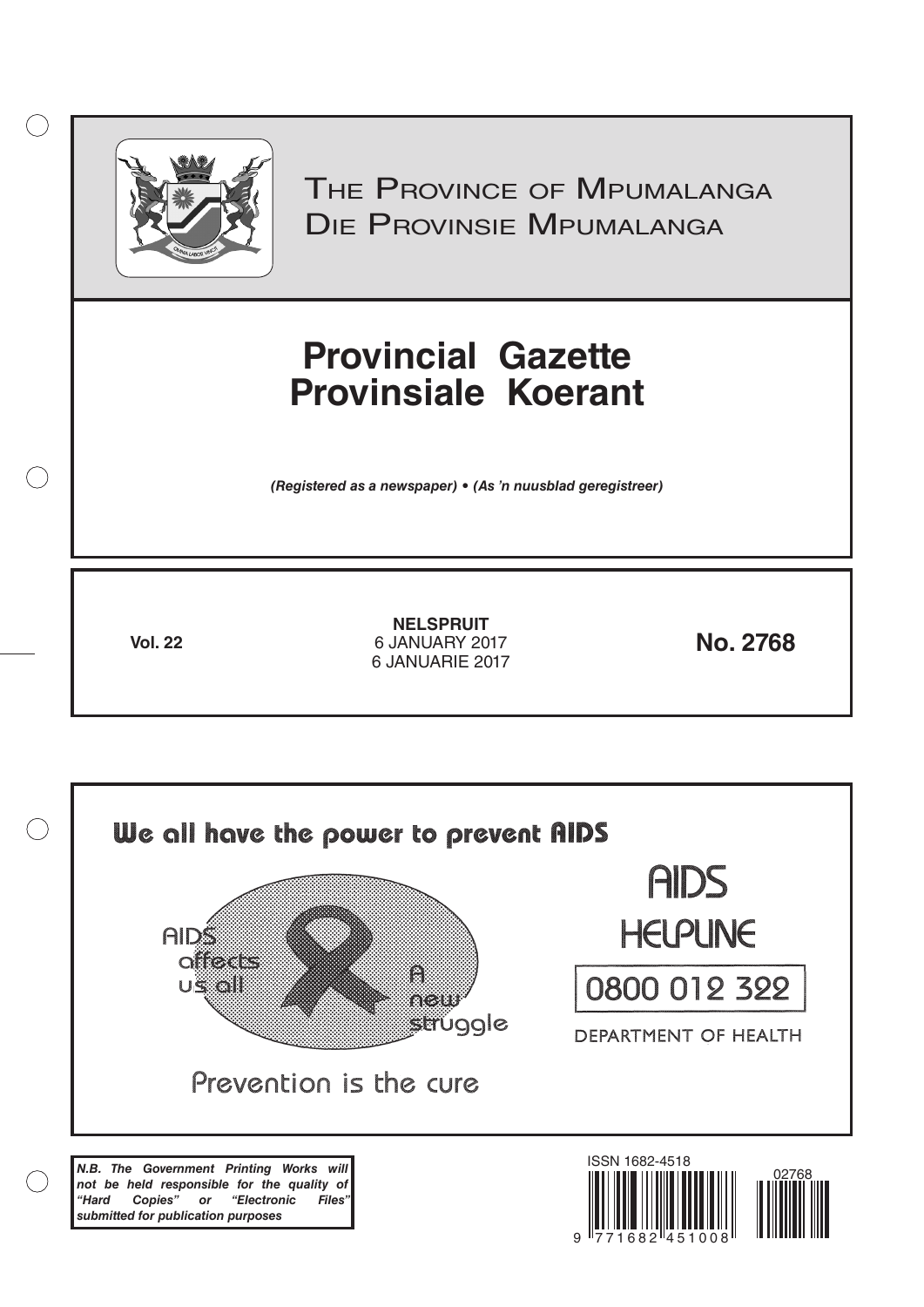

## government

printing Department: Government Printing Works<br>REPUBLIC OF SOUTH AFRICA

 14/1/1 Tel : (012) 748-6066 Fax : (012) 323-9574 E-mail : Maureen.Toka@gpw.gov.za

20 October 2016

Dear Value Customers

The 27<sup>th</sup> of December 2016 has been declared as a public holiday by the State President Mr Jacob Zuma.

For this reason, the closing date of all gazettes during that week will be a day before scheduled dates as published in the gazette or on the website.

Sincerely,

Maureen Toka Acting Assistant Director: Publications (Tel): 012 748-6066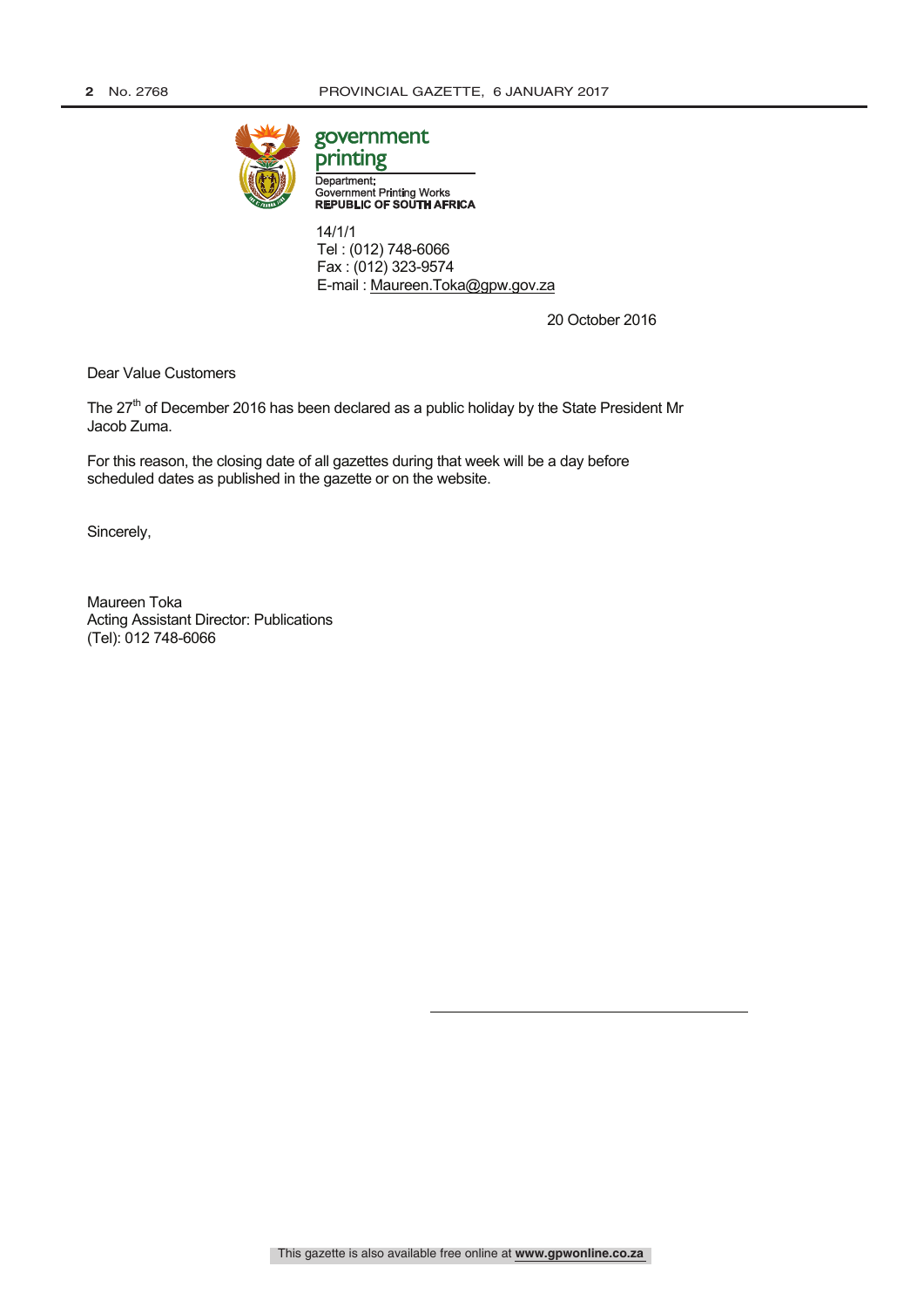## **IMPORTANT NOTICE:**

**The GovernmenT PrinTinG Works Will noT be held resPonsible for any errors ThaT miGhT occur due To The submission of incomPleTe / incorrecT / illeGible coPy.**

**no fuTure queries Will be handled in connecTion WiTh The above.**

#### **CONTENTS**

|     |                                                                                                        | Gazette | Page |
|-----|--------------------------------------------------------------------------------------------------------|---------|------|
|     |                                                                                                        | No.     | No.  |
|     | <b>GENERAL NOTICES • ALGEMENE KENNISGEWINGS</b>                                                        |         |      |
| 1   | Town-Planning and Townships Ordinance, 1986: Portion 131 of the farm Kromdraai 292                     | 2768    | 11   |
|     | Ordonnansie op Dorpsbeplanning en Dorpe, 1986: Gedeelte 131 van die plaas Kromdraai 292                | 2768    | 11   |
|     | <b>PROVINCIAL NOTICES • PROVINSIALE KENNISGEWINGS</b>                                                  |         |      |
| 1   | Local Government: Municipal Property Rates Act (6/2004): Public Notice calling for inspection of the   | 2768    | 12   |
| 2   |                                                                                                        | 2768    | 13   |
|     | LOCAL AUTHORITY NOTICES • PLAASLIKE OWERHEIDS KENNISGEWINGS                                            |         |      |
| 137 | Steve Tshwete Spatial Planning and Land use Management Bylaw 2016: Notice of application for the       |         |      |
|     | establishment of Township/extension of boundaries in terms of section 56 (1) and 94 (1) (H) of the Act | 2768    | 14   |
| 137 | Steve Tshwete Ruimtelike Beplanning en Grondgebruike Bywet 2016: Kennisgewing van aansoek om stigting  | 2768    | 15   |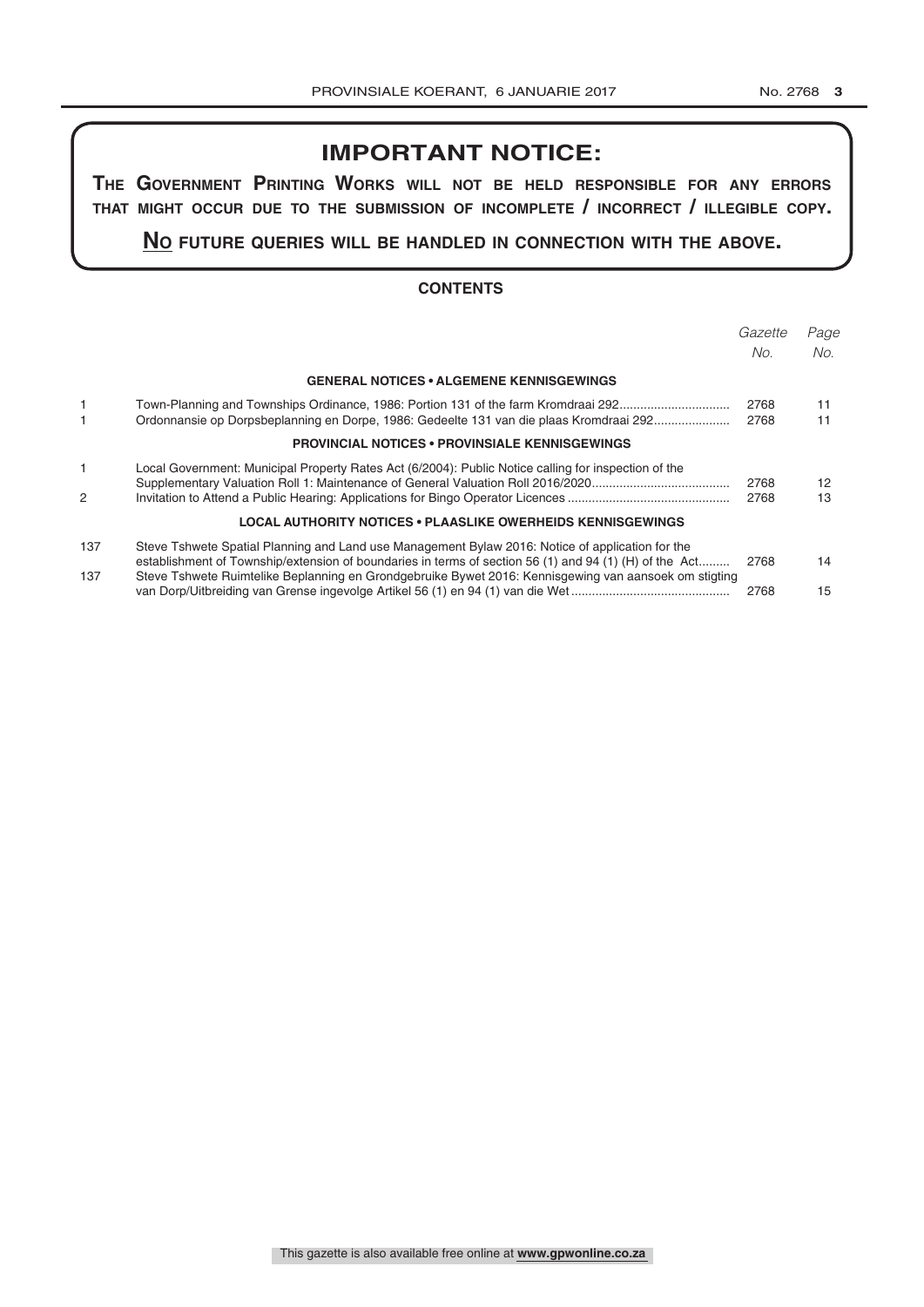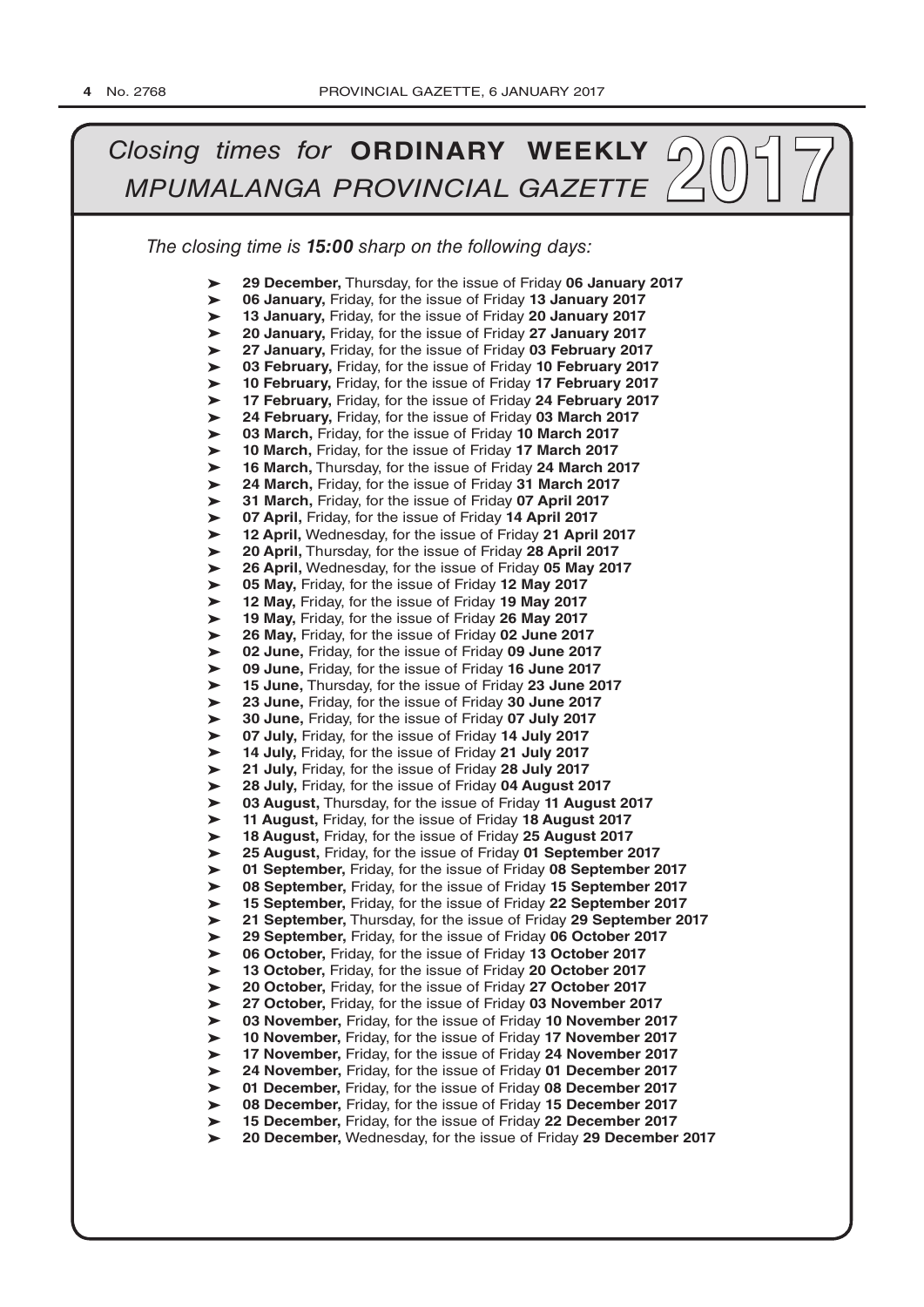## **LIST OF TARIFF RATES** FOR PUBLICATION OF NOTICES **COMMENCEMENT: 1 APRIL 2016**

#### **NATIONAL AND PROVINCIAL**

Notice sizes for National, Provincial & Tender gazettes 1/4, 2/4, 3/4, 4/4 per page. Notices submitted will be charged at R1000 per full page, pro-rated based on the above categories.

| <b>Pricing for National, Provincial - Variable Priced Notices</b> |                          |                      |  |  |  |
|-------------------------------------------------------------------|--------------------------|----------------------|--|--|--|
| <b>Notice Type</b>                                                | <b>Page Space</b>        | <b>New Price (R)</b> |  |  |  |
| Ordinary National, Provincial                                     | 1/4 - Quarter Page       | 250.00               |  |  |  |
| Ordinary National, Provincial                                     | 2/4 - Half Page          | 500.00               |  |  |  |
| Ordinary National, Provincial                                     | 3/4 - Three Quarter Page | 750.00               |  |  |  |
| Ordinary National, Provincial                                     | 4/4 - Full Page          | 1000.00              |  |  |  |

### **EXTRA-ORDINARY**

All Extra-ordinary National and Provincial gazette notices are non-standard notices and attract a variable price based on the number of pages submitted.

The pricing structure for National and Provincial notices which are submitted as **Extra ordinary submissions** will be charged at **R3000** per page.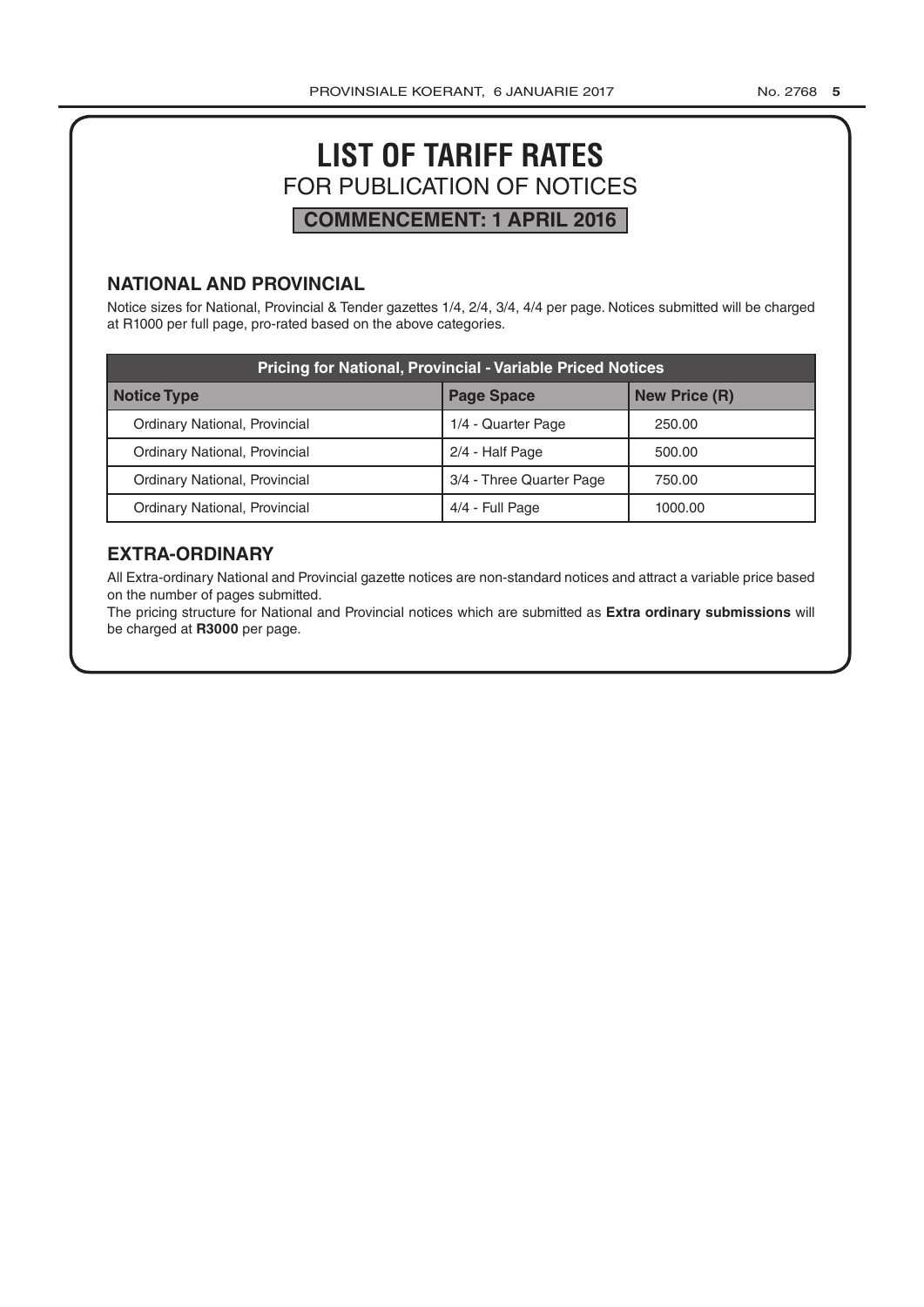The **Government Printing Works** (**GPW**) has established rules for submitting notices in line with its electronic notice processing system, which requires the use of electronic *Adobe* Forms. Please ensure that you adhere to these guidelines when completing and submitting your notice submission.

#### **Closing Times for ACCepTAnCe of noTiCes**

- 1. The *Government Gazette* and *Government Tender Bulletin* are weekly publications that are published on Fridays and the closing time for the acceptance of notices is strictly applied according to the scheduled time for each gazette.
- 2. Please refer to the Submission Notice Deadline schedule in the table below. This schedule is also published online on the Government Printing works website www.gpwonline.co.za

All re-submissions will be subject to the standard cut-off times. **All notices received after the closing time will be rejected**.

| <b>Government Gazette Type</b>                   | <b>Publication</b><br><b>Frequency</b> | <b>Publication Date</b>                              | <b>Submission Deadline</b>                              | <b>Cancellations Deadline</b>                   |
|--------------------------------------------------|----------------------------------------|------------------------------------------------------|---------------------------------------------------------|-------------------------------------------------|
| <b>National Gazette</b>                          | Weekly                                 | Friday                                               | Friday 15h00 for next Friday                            | Tuesday, 12h00 - 3 days<br>prior to publication |
| <b>Regulation Gazette</b>                        | Weekly                                 | Friday                                               | Friday 15h00, to be published<br>the following Friday   | Tuesday, 12h00 - 3 days<br>prior to publication |
| <b>Petrol Price Gazette</b>                      | As required                            | First Wednesday of<br>the month                      | One week before publication                             | 3 days prior to<br>publication                  |
| <b>Road Carrier Permits</b>                      | Weekly                                 | Friday                                               | Thursday 15h00, to be<br>published the following Friday | 3 days prior to<br>publication                  |
| Unclaimed Monies (justice,<br>labour or lawyers) | January / As<br>required<br>2 per year | Any                                                  | 15 January / As required                                | 3 days prior to<br>publication                  |
| Parliament (acts, white paper,<br>green paper)   | As required                            | Any                                                  |                                                         | 3 days prior to<br>publication                  |
| <b>Manuals</b>                                   | As required                            | Any                                                  | <b>None</b>                                             | <b>None</b>                                     |
| <b>State of Budget</b><br>(National Treasury)    | <b>Monthly</b>                         | Any                                                  | 7 days prior to publication                             | 3 days prior to<br>publication                  |
| Legal Gazettes A, B and C                        | Weekly                                 | Friday                                               | One week before publication                             | Tuesday, 12h00 - 3 days<br>prior to publication |
| <b>Tender Bulletin</b>                           | Weekly                                 | Friday                                               | Friday 15h00 for next Friday                            | Tuesday, 12h00 - 3 days<br>prior to publication |
| Gauteng                                          | Weekly                                 | Wednesday                                            | Two weeks before publication                            | 3 days after submission<br>deadline             |
| <b>Eastern Cape</b>                              | Weekly                                 | Monday                                               | One week before publication                             | 3 days prior to<br>publication                  |
| Northern Cape                                    | Weekly                                 | Monday                                               | One week before publication                             | 3 days prior to<br>publication                  |
| <b>North West</b>                                | Weekly                                 | Tuesday                                              | One week before publication                             | 3 days prior to<br>publication                  |
| KwaZulu-Natal                                    | Weekly                                 | Thursday                                             | One week before publication                             | 3 days prior to<br>publication                  |
| Limpopo                                          | Weekly                                 | Friday                                               | One week before publication                             | 3 days prior to<br>publication                  |
| Mpumalanga                                       | Weekly                                 | Friday                                               | One week before publication                             | 3 days prior to<br>publication                  |
| <b>Gauteng Liquor License</b><br>Gazette         | Monthly                                | Wednesday before<br>the First Friday of the<br>month | Two weeks before publication                            | 3 days after submission<br>deadline             |
| Northern Cape Liquor License<br>Gazette          | Monthly                                | First Friday of the<br>month                         | Two weeks before publication                            | 3 days after submission<br>deadline             |
| National Liquor License Gazette                  | Monthly                                | First Friday of the<br>month                         | Two weeks before publication                            | 3 days after submission<br>deadline             |
| Mpumalanga Liquor License<br>Gazette             | 2 per month                            | Second & Fourth<br>Friday                            | One week before                                         | 3 days prior to<br>publication                  |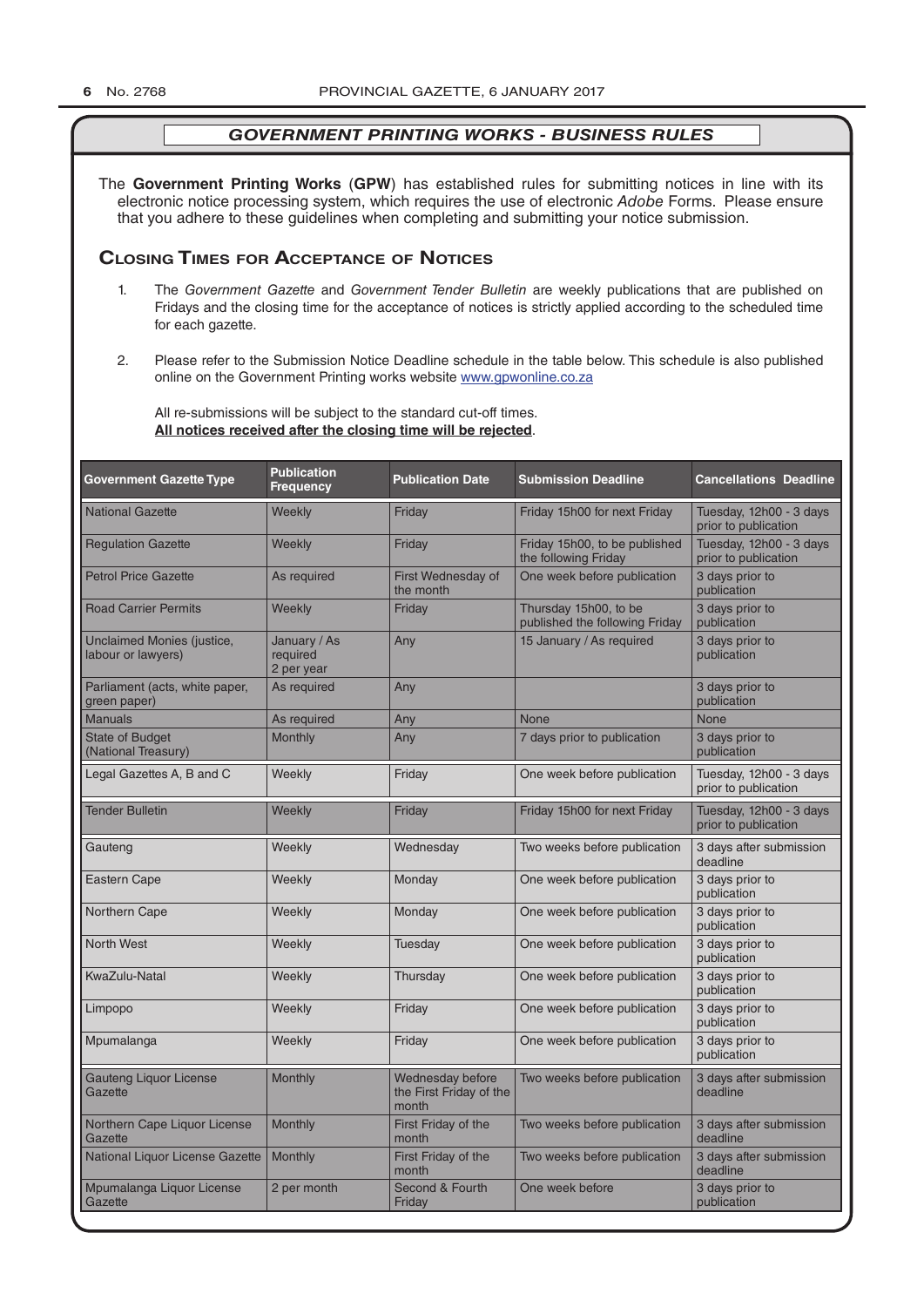#### **NOTICE SUBMISSION PROCESS**

- 3. Download the latest *Adobe* form, for the relevant notice to be placed, from the **Government Printing Works** website www.gpwonline.co.za.
- 4. The *Adobe* form needs to be completed electronically using *Adobe Acrobat* / *Acrobat Reader*. Only electronically completed *Adobe* forms will be accepted. No printed, handwritten and/or scanned *Adobe* forms will be accepted.
- 5. The completed electronic *Adobe* form has to be submitted via email to submit.egazette@gpw.gov.za. The form needs to be submitted in its original electronic *Adobe* format to enable the system to extract the completed information from the form for placement in the publication.
- 6. Each notice submission should be sent as a single email. The email should contain **all documentation relating to a particular notice submission**, each as a separate attachment:
	- 6.1. Electronically completed *Adobe* form, specific to the type of notice that is to be placed.
		- 6.1.1. For National *Government Gazette* or *Provincial Gazette* notices, the notices must be accompanied by an electronic Z95 or Z95Prov *Adobe* form
		- 6.1.2. The notice content (body copy) **MUST** be a separate attachment.
	- 6.2. Proof of Payment / Purchase Order: **Government Printing Works** account customer must include a copy of their Purchase Order*.* **Non**-**Government Printing Works** account customer needs to submit the proof of payment for the notice
	- 6.3. Where separate notice content is applicable (Z95, Z95 Prov and TForm 3, it should also be attached as a separate attachment. (See specifications below, point 11).
	- 6.4. Any additional notice information if applicable.
- 7. The electronic *Adobe* form will be taken as the primary source for the notice information to be published. Instructions that are on the email body or covering letter that contradicts the notice form content will not be considered. The information submitted on the electronic *Adobe* form will be published as-is.
- 8. To avoid duplicated publication of the same notice and double billing, Please submit your notice **ONLY ONCE.**
- 9. Notices brought to **GPW** by "walk-in" customers on electronic media can only be submitted in *Adobe* electronic form format. All "walk-in" customers with notices that are not on electronic *Adobe* forms will be routed to the Contact Centre where they will be assisted to complete the forms in the required format.
- 10. Should a customer submit a bulk submission of hard copy notices delivered by a messenger on behalf of any organisation e.g. newspaper publisher, the messenger will be referred back to the sender as the submission does not adhere to the submission rules.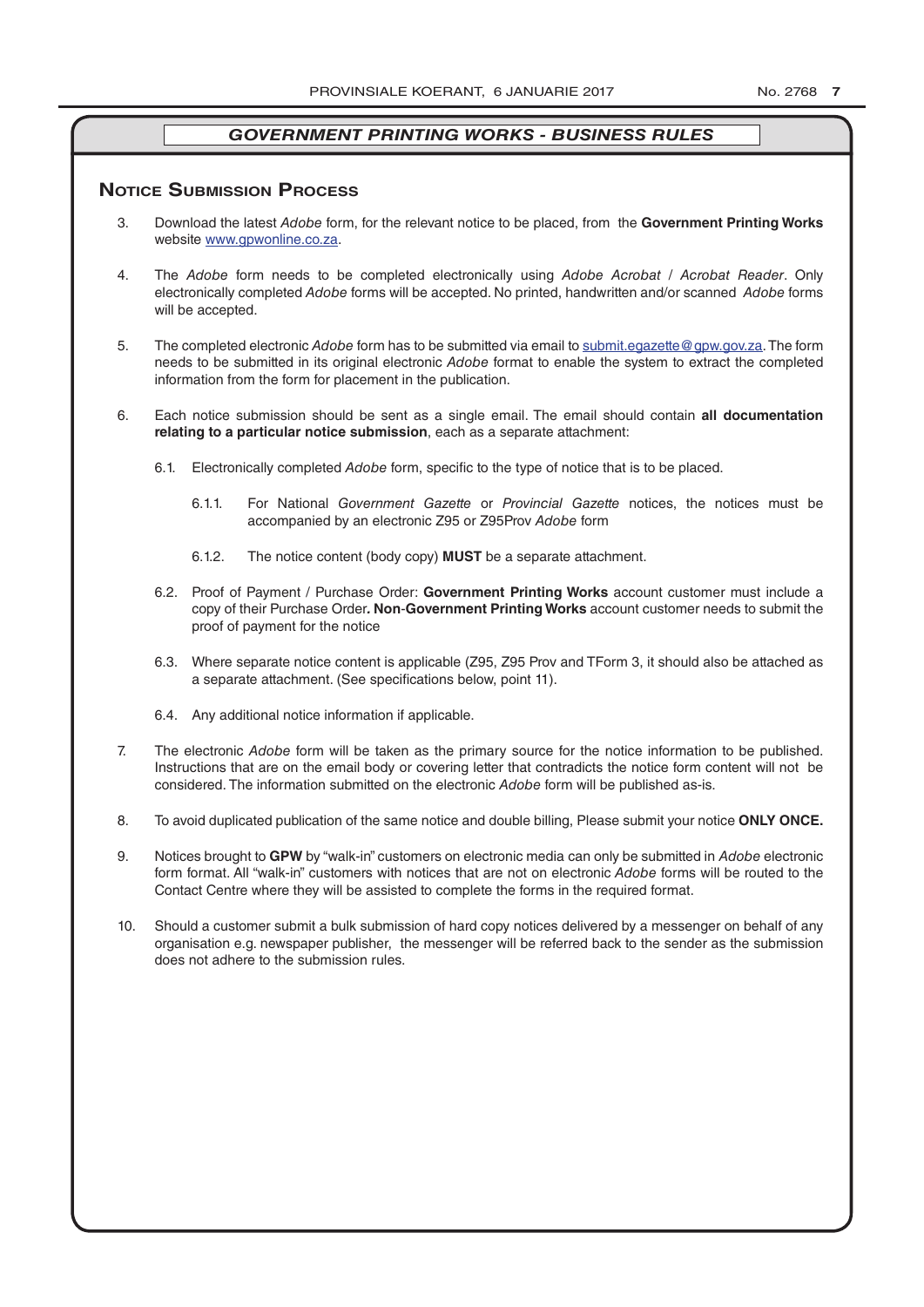#### **COPY (SEPARATE NOTICE CONTENT DOCUMENT)**

- 11. Where the copy is part of a separate attachment document for Z95, Z95Prov and TForm03
	- 11.1. Copy of notices must be supplied in a separate document and may not constitute part of any covering letter, purchase order, proof of payment or other attached documents.

The content document should contain only one notice. (You may include the different translations of the same notice in the same document).

11.2. The notice should be set on an A4 page, with margins and fonts set as follows:

Page size  $=$  A4 Portrait with page margins: Top  $=$  40mm, LH/RH  $=$  16mm, Bottom  $=$  40mm; Use font size: Arial or Helvetica 10pt with 11pt line spacing;

Page size = A4 Landscape with page margins: Top = 16mm, LH/RH = 40mm, Bottom = 16mm; Use font size: Arial or Helvetica 10pt with 11pt line spacing;

#### **CAnCellATions**

- 12. Cancellation of notice submissions are accepted by **GPW** according to the deadlines stated in the table above in point 2. Non-compliance to these deadlines will result in your request being failed. Please pay special attention to the different deadlines for each gazette. Please note that any notices cancelled after the cancellation deadline will be published and charged at full cost.
- 13. Requests for cancellation must be sent by the original sender of the notice and must accompanied by the relevant notice reference number (N-) in the email body.

#### **AmenDmenTs To noTiCes**

14. With effect from 01 October 2015, **GPW** will not longer accept amendments to notices. The cancellation process will need to be followed according to the deadline and a new notice submitted thereafter for the next available publication date.

#### **REJECTIONS**

- 15. All notices not meeting the submission rules will be rejected to the customer to be corrected and resubmitted. Assistance will be available through the Contact Centre should help be required when completing the forms. (012-748 6200 or email info.egazette@gpw.gov.za). Reasons for rejections include the following:
	- 15.1. Incorrectly completed forms and notices submitted in the wrong format, will be rejected.
	- 15.2. Any notice submissions not on the correct *Adobe* electronic form, will be rejected.
	- 15.3. Any notice submissions not accompanied by the proof of payment / purchase order will be rejected and the notice will not be processed.
	- 15.4. Any submissions or re-submissions that miss the submission cut-off times will be rejected to the customer. The Notice needs to be re-submitted with a new publication date.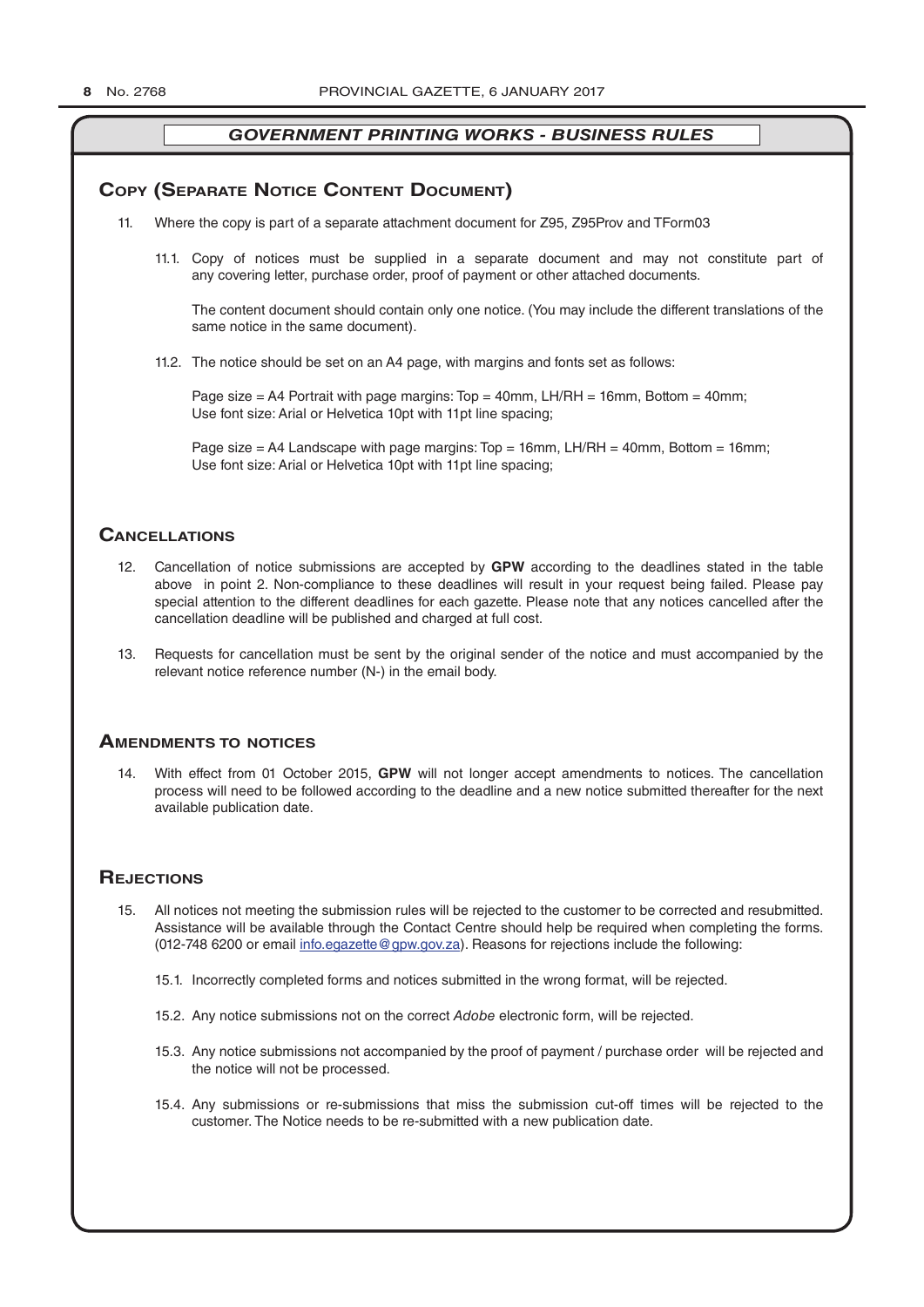#### **ApprovAl of noTiCes**

- 16. Any notices other than legal notices are subject to the approval of the Government Printer, who may refuse acceptance or further publication of any notice.
- 17. No amendments will be accepted in respect to separate notice content that was sent with a Z95 or Z95Prov notice submissions. The copy of notice in layout format (previously known as proof-out) is only provided where requested, for Advertiser to see the notice in final Gazette layout. Should they find that the information submitted was incorrect, they should request for a notice cancellation and resubmit the corrected notice, subject to standard submission deadlines. The cancellation is also subject to the stages in the publishing process, i.e. If cancellation is received when production (printing process) has commenced, then the notice cannot be cancelled.

#### **governmenT prinTer inDemnifieD AgAinsT liAbiliTy**

- 18. The Government Printer will assume no liability in respect of—
	- 18.1. any delay in the publication of a notice or publication of such notice on any date other than that stipulated by the advertiser;
	- 18.2. erroneous classification of a notice, or the placement of such notice in any section or under any heading other than the section or heading stipulated by the advertiser;
	- 18.3. any editing, revision, omission, typographical errors or errors resulting from faint or indistinct copy.

#### **liAbiliTy of ADverTiser**

19. Advertisers will be held liable for any compensation and costs arising from any action which may be instituted against the Government Printer in consequence of the publication of any notice.

#### **CusTomer inquiries**

Many of our customers request immediate feedback/confirmation of notice placement in the gazette from our Contact Centre once they have submitted their notice – While **GPW** deems it one of their highest priorities and responsibilities to provide customers with this requested feedback and the best service at all times, we are only able to do so once we have started processing your notice submission.

**GPW** has a 2-working day turnaround time for processing notices received according to the business rules and deadline submissions.

Please keep this in mind when making inquiries about your notice submission at the Contact Centre.

- 20. Requests for information, quotations and inquiries must be sent to the Contact Centre ONLY.
- 21. Requests for Quotations (RFQs) should be received by the Contact Centre at least **2 working days** before the submission deadline for that specific publication.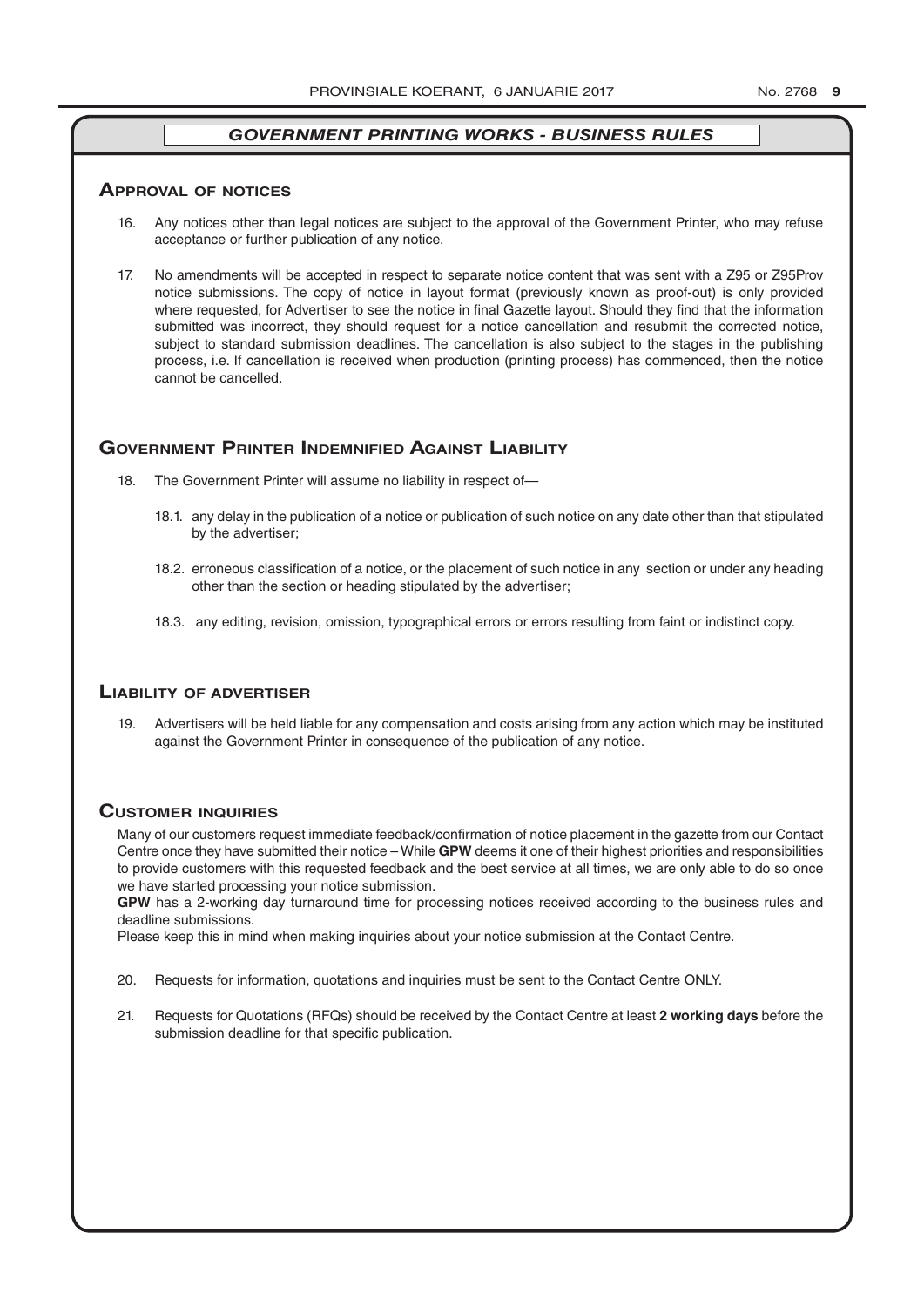#### **pAymenT of CosT**

- 22. The Request for Quotation for placement of the notice should be sent to the Gazette Contact Centre as indicated above, prior to submission of notice for advertising.
- 23. Payment should then be made, or Purchase Order prepared based on the received quotation, prior to the submission of the notice for advertising as these documents i.e. proof of payment or Purchase order will be required as part of the notice submission, as indicated earlier.
- 24. Where there is any doubt about the cost of publication of a notice, and in the case of copy, an enquiry, accompanied by the relevant copy, should be addressed to the Gazette Contact Centre, **Government Printing Works**, Private Bag X85, Pretoria, 0001 email: info.egazette@gpw.gov.za before publication.
- 25. Overpayment resulting from miscalculation on the part of the advertiser of the cost of publication of a notice will not be refunded, unless the advertiser furnishes adequate reasons why such miscalculation occurred. In the event of underpayments, the difference will be recovered from the advertiser, and future notice(s) will not be published until such time as the full cost of such publication has been duly paid in cash or electronic funds transfer into the **Government Printing Works** banking account.
- 26. In the event of a notice being cancelled, a refund will be made only if no cost regarding the placing of the notice has been incurred by the **Government Printing Works**.
- 27. The **Government Printing Works** reserves the right to levy an additional charge in cases where notices, the cost of which has been calculated in accordance with the List of Fixed Tariff Rates, are subsequently found to be excessively lengthy or to contain overmuch or complicated tabulation.

#### **proof of publiCATion**

- 28. Copies of any of the *Government Gazette* or *Provincial Gazette* can be downloaded from the **Government Printing Works** website www.gpwonline.co.za free of charge, should a proof of publication be required.
- 29. Printed copies may be ordered from the Publications department at the ruling price. The **Government Printing Works** will assume no liability for any failure to post or for any delay in despatching of such *Government Gazette*(s).

#### *GOVERNMENT PRINTING WORKS CONTACT INFORMATION*

**Physical Address: Postal Address: GPW Banking Details: Government Printing Works** Private Bag X85 **Bank:** ABSA Bosman Street 149 Bosman Street Pretoria **Account No.:** 405 7114 016 Pretoria 0001 **Branch Code:** 632-005

**For Gazette and Notice submissions:** Gazette Submissions: **E-mail:** submit.egazette@gpw.gov.za **For queries and quotations, contact:** Gazette Contact Centre: **E-mail:** info.egazette@gpw.gov.za

**Contact person for subscribers:** Mrs M. Toka: **E-mail:** subscriptions@gpw.gov.za

**Tel:** 012-748 6200

**Tel:** 012-748-6066 / 6060 / 6058 **Fax:** 012-323-9574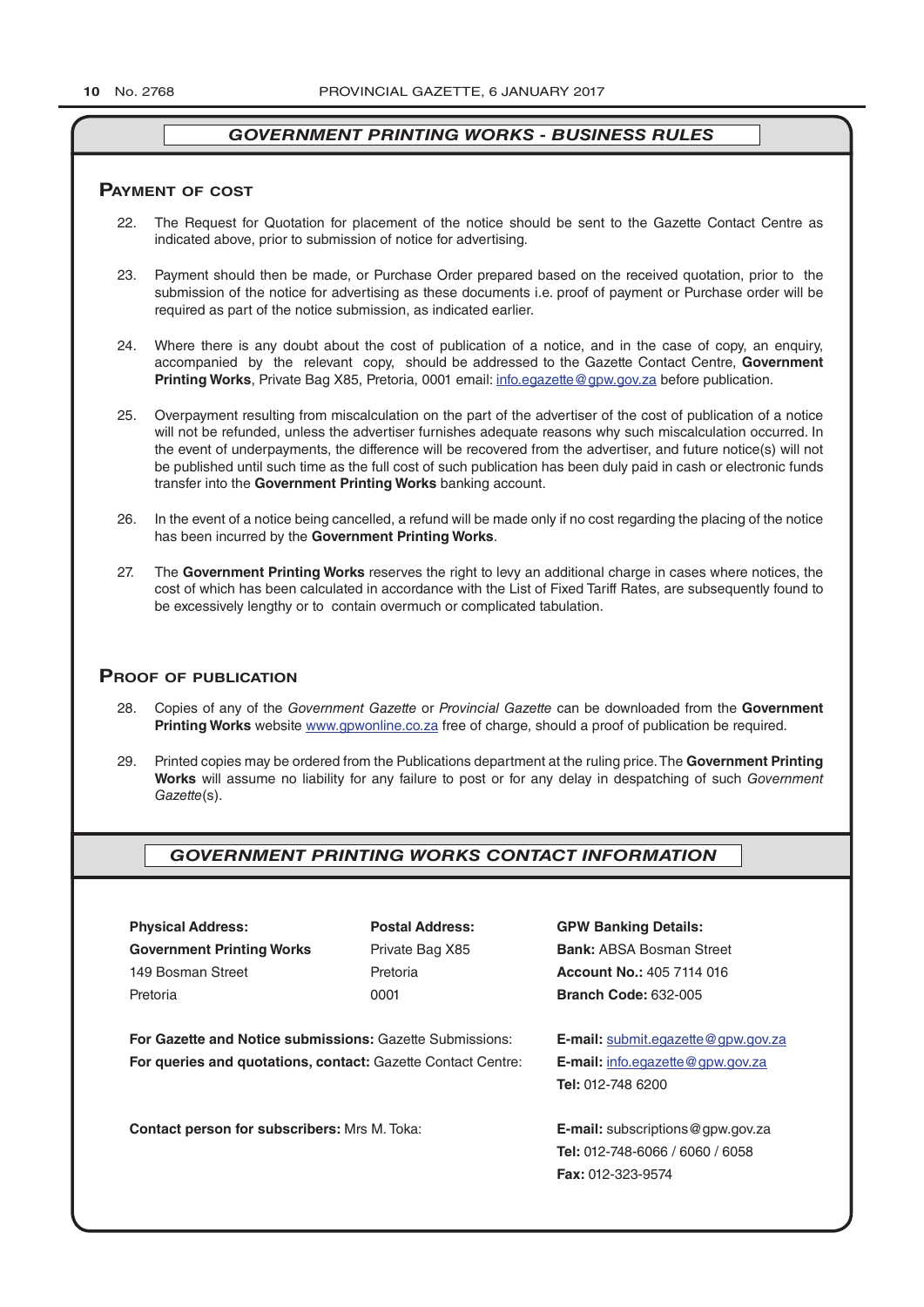## General Notices • Algemene Kennisgewings

#### **NOTICE 1 OF 2017**

#### NOTICE OF APPLICATION FOR AMENDMENT OF THE EMALAHLENI LAND USE MANAGEMENT SCHEME, 2010 IN TERMS OF SECTION 56 (1)(b)(i) OF THE TOWNPLANNING AND TOWNSHIPS ORDINANCE, 1986, READ WITH SPLUMA, ACT 16 OF 2013

#### **EMALAHLENI AMENDMENT SCHEME 2164**

I, Karl Wilhelm Rost Pr Pln of the firm Townscape Planning Solutions CC, being the authorised agent of the owner of Portion 131 of the farm Kromdraai 292, Registration Division J.S., Mpumalanga, hereby give notice in terms of section 56(1)(b)(i) of the Town Planning and Townships Ordinance, 1986, read with SPLUMA (Act 16 of 2013) that I have applied to the Emalahleni Local Municipality for the amendment of the town planning scheme known as the Emalahleni Land Use Management Scheme, 2010 by the rezoning of the property described above, situated adjacent the R555 approximately 7km from Emalahleni on way to Middelburg, from "Agriculture" to "Tourism" with annexure 772 for the purpose of chalets, a taxidermy, shops, a place of refreshment and ancillary and subservient uses.

Particulars of the application will lay for inspection during normal office hours at the office of the Chief Town Planner, third Floor, Civic Centre, Mandela Avenue, Emalahleni, for a period of 28 days from 6 January 2017.

Objections to or representations in respect of the application must be lodged with or made in writing, or verbally if the objector is unable to write, to the Municipal Manager at the above address or at P.O Box 3, Emalahleni, 1035 within a period of 28 days from 6 January 2017, quoting the above mentioned heading, the objector's interest in the matter, the ground(s) of the objection/representation, the objector's erf and phone numbers and address.

Address of applicant: Townscape Planning Solutions Reg Nr: 2000/045930/23 , P.O. Box 20831, Noordbrug, 2522, Tel: 082 662 1105

Our reference: P16575adv

6-13

#### **KENNISGEWING 1 VAN 2017**

KENNISGEWING VAN AANSOEK OM WYSIGING VAN EMALAHLENI GRONDGEBRUIKBESTUURSKEMA, 2010 INGEVOLGE ARTIKEL 56(1)(b)(i) VAN DIE ORDONNANSIE OP DORPSBEPLANNING EN DORPE, 1986, SAAMGELEES MET SPLUMA, WET 16 VAN 2013

#### **EMALAHLENI WYSIGINGSKEMA 2164**

Ek, Karl Wilhelm Rost Pr Pln van die firma Townscape Planning Solutions BK, synde die gemagtigde agent van die eienaar van Gedeelte 131 van die plaas Kromdraai 292, Registrasie Afdeling J.S., Mpumalanga, gee hiermee ingevolge artikel 56(1)(b)(i) van die Ordonnansie op Dorpsbeplanning en Dorpe, 1986, saamgelees met SPLUMA (Wet 16 van 2013), kennis dat ek by die Emalahleni Plaaslike Munisipaliteit aansoek gedoen het om die wysiging van die dorpsbeplanningskema, bekend as die Emalahleni Grondgebruikskema, 2010 deur die hersonering van die eiendom hierbo beskryf, aangrensend tot die R555 gemiddeld 7km vanaf Emalahleni oppad na Middelburg , vanaf "Landbou" na "Toerisme" met bylaag 772 vir die doeleindes van chalets, taxidermie, winkels, vertoon area, plek van verfrissing en ondergeskikte en aanverwante gebruike.

Besonderhede van die aansoek lê ter insae gedurende gewone kantoorure by die Hoof Stadsbeplanner, Derdevloer, Burgersentrum, Mandelarylaan, Emalahleni, vir 'n tydperk van 28 dae vanaf 6 Januarie 2017. Besware teen of vertoë ten opsigte van die aansoek moet binne 'n tydperk van 28 dae vanaf 6 Januarie 2017 skriftelik, of mondelings indien nie kan skryf nie, tot die Munisipale Bestuurder by bovermelde adres of by Posbus 3, Emalahleni, 1035 ingedien of gerig word, met vermelding van bogenoemde opskrif die beswaarmaker se belang in die saak, die grond(e) van die beswaar/vertoë, die beswaarmaker se erf en telefoonnommers en adres.<br>Adres van applikant: Townscape Planning Solutions Reg Nr: 2000/045930/23, Posbus 2083

Townscape Planning Solutions Reg Nr: 2000/045930/23, Posbus 20831, Noordbrug, 2522, Tel: 082 662 1105

6-13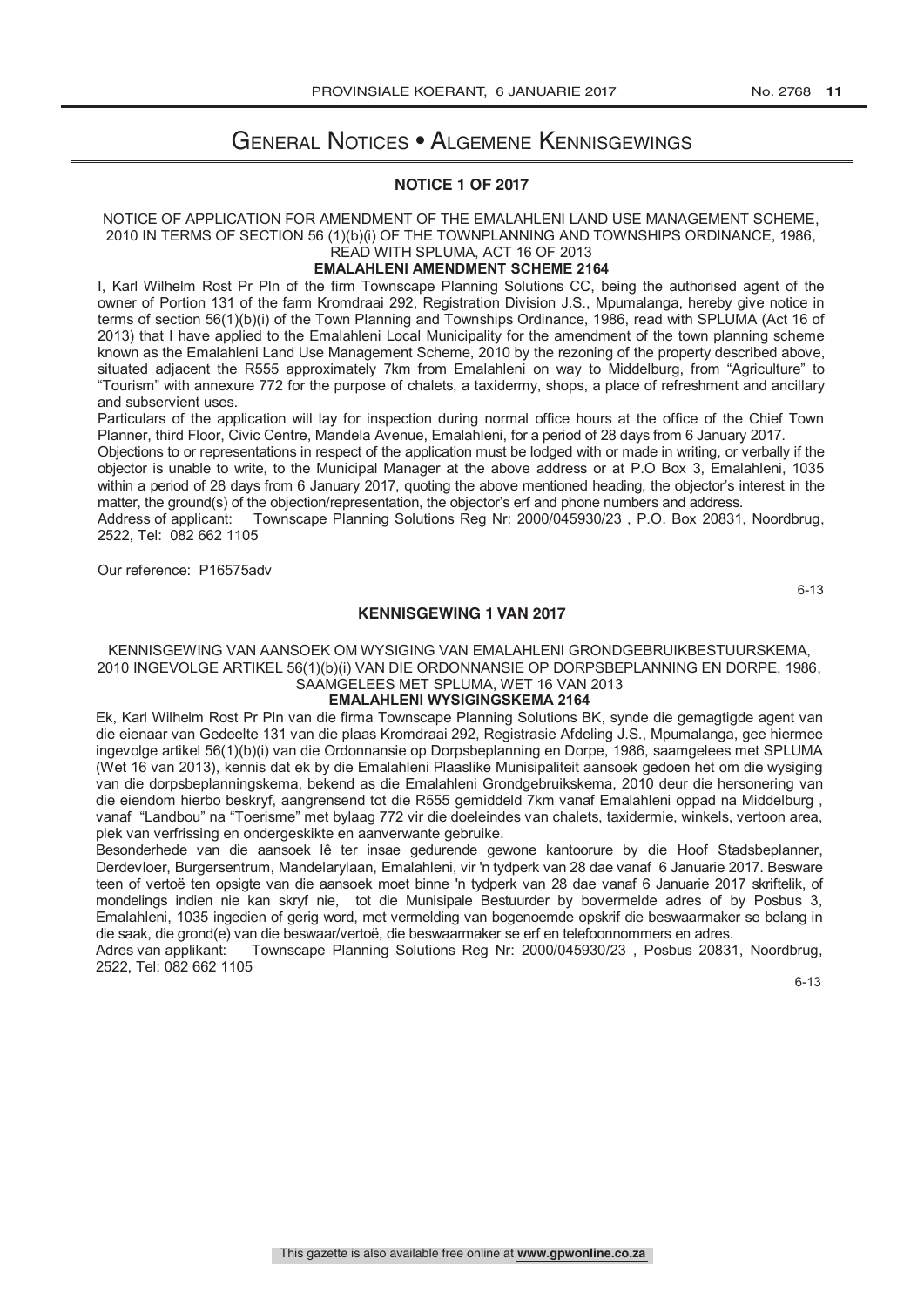## Provincial Notices • Provinsiale Kennisgewings

#### **PROVINCIAL NOTICE 1 OF 2017**

#### **GOVAN MBEKI MUNICIPALITY**

#### **PUBLIC NOTICE CALLING FOR INSPECTION OF THE SUPPLEMENTARY VALUATION ROLL 1: MAINTENANCE OF GENERAL VALUATION ROLL 2016/2020**

Notice is hereby given in terms of Section 49(1)(a)(i) read together with Section 78(2) of the Local Government: Municipal Property Rates Act No 6 of 2004 as amended, hereinafter referred to as the "Act", that the Supplementary Valuation Roll for the Financial years 2015/2016 is open for public inspection at the Govan Mbeki Municipal Offices mentioned below and on website www.govanmbeki.gov.za from **Monday, 16 January 2017 to Friday 24 February 2017**.

An invitation is hereby made in terms of Section 49(1)(a)(ii) read together with Section 78(2) of the Act that any owner of property or other person who so desires should lodge an objection with the Municipal Manager in respect of any matter reflected in, or omitted from, the Supplementary Valuation Roll within the above-mentioned period.

Attention is specifically drawn to the fact that in terms of Section 50(2) an objection must be in relation to a specific individual property and not against the Supplementary Valuation Roll as such.

The forms for the lodging of an objection are obtainable at the following addresses during normal office hours:

- 1. Rooms **307 and 309** Municipal Offices, Horwood Street, Secunda.
- 
- 2. Municipal Office, Chris Hani Street, Bethal.<br>3. Municipal Office, Shaka Maseko Road, Les 3. Municipal Office, Shaka Maseko Road, Leslie.
- Website: www.govanmbeki.gov.za.

The original, correct, completed and signed objection form must be put in an envelope marked **"Notice 116/2016 – Supplementary Valuation Roll: 1 Objections"**.

#### The envelope must be sealed and addressed to: **The Municipal Manager, Planning and Development (Property Section), Private Bag X 1017, Secunda, 2302.**

The envelope must either be posted to the above address or can be deposited in the official tender box that is situated at the front entrance of the Northern wing, Municipal Building, Central Business District, Horwood Street, Secunda, or handed in at any of the above-mentioned municipal offices.

No telephonic, telegraphic, facsimile or e-mail enquiries will be accepted.

Late or incomplete objection forms will not be considered.

**Mr. M F MAHLANGU MUNICIPAL MANAGER** Notice Number: 116/2016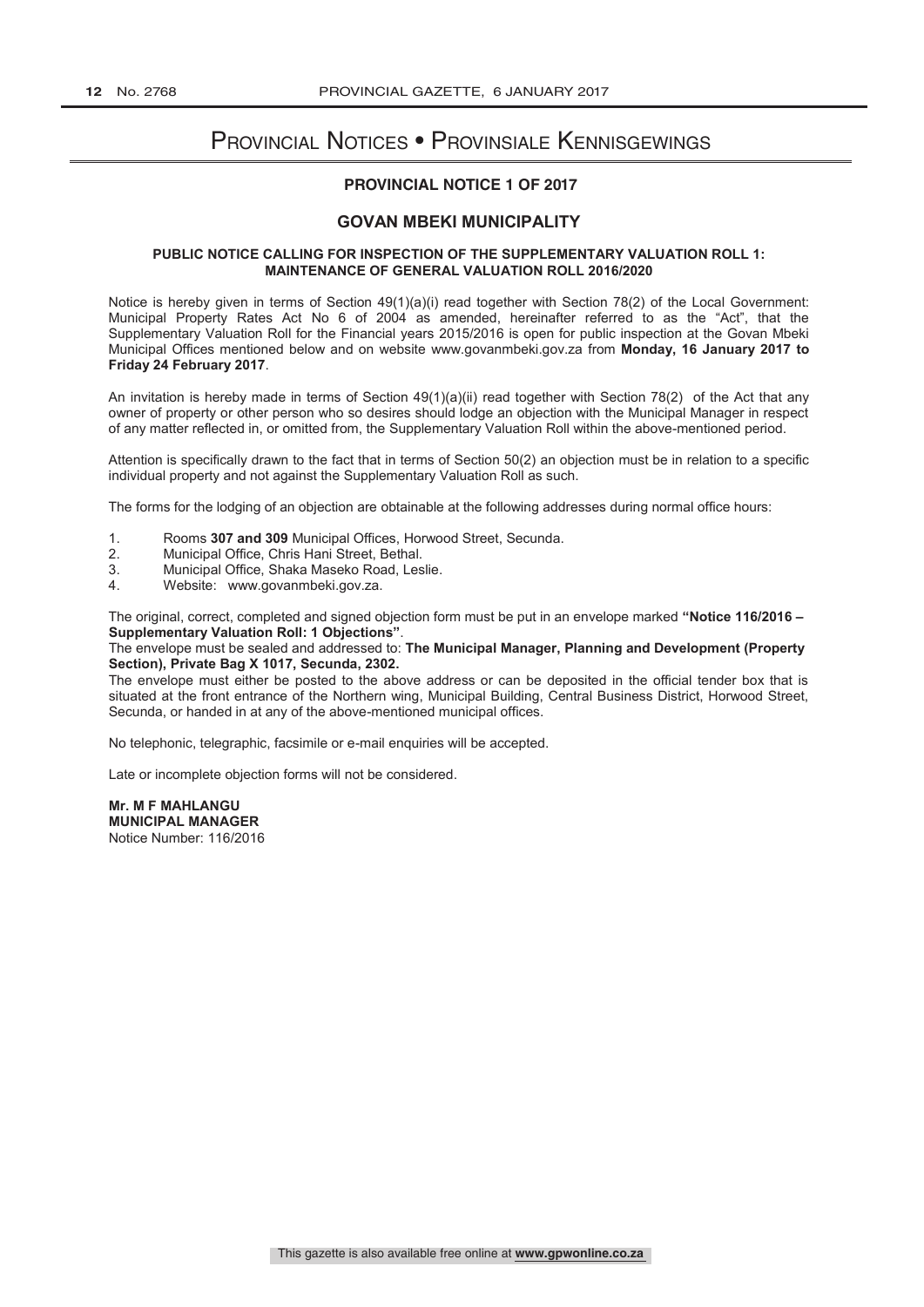# **PROVINCIAL NOTICE 2 OF 2017**

#### **SUBJECT: Invitation to attend a Public Hearing: Applications for Bingo Operator Licences**

**\_\_\_\_\_\_\_\_\_\_\_\_\_\_\_\_\_\_\_\_\_\_\_\_\_\_\_\_\_\_\_\_\_\_\_\_\_\_\_\_\_\_\_\_\_\_\_\_\_\_\_\_\_\_\_\_\_\_\_\_\_\_\_\_\_\_\_\_\_\_**

The Board received applications for Bingo Operator Licences from the following companies:

- **1.** K2016182547 (South Africa) (Pty) Ltd trading as Star Bingo Witbank, to be located at Shop 49/50 Highland Mews Shopping Centre, Corner Hans Strydom and Watermeyer Streets, Klipfontein, Emalahleni, EMalahleni Local Municipality, Mpumalanga;
- **2.** K2016182482 (South Africa) (Pty) Ltd trading as Star Bingo Malelane, to be located Shop 01, Ingwe Shopping Centre, Corner Lomati and Impala Streets, Malalane, Nkomazi Local Municipality, Mpumalanga;
- **3.** K2015385378 (South Africa) (Pty) Ltd trading as Star Bingo Secunda, to be located at Shop B1, Secunda Central, Secunda, Govan Mbeki Local Municipality, Mpumalanga;
- **4.** Niveus Invest 12 (Pty) Ltd trading as Galaxy Bingo Hazyview, to be located at Shop 000, Blue Haze Mall, Erf 1500 and 1501, Hazyview Ext 27, Mbombela Local Municipality, Mpumalanga;
- **5.** Galaxy Bingo Invest 1 (Pty) Ltd trading as Galaxy Bingo Nkomazi Mall Tonga, to be located at Shop 9, Nkomazi Mall, Portion 20 of the farm Tonga 475 JT, Tonga, Nkomazi Local Municipality, Mpumalanga; and
- **6.** Goldrush Bingo Bushbuckridge (Pty) Ltd trading as Goldrush Bingo Bushbuckridge, to be located at the proposed Bushbuckridge Mall, Intersection of Graskop Road (R533) and R40 Road, Bushbuckridge, Bushbuckridge Local Municipality, Mpumalanga.

Therefore, the Board hereby invite members of the public or any interested persons to attend a public hearing where the applicants will present their applications on 26 January 2017, 11h00 at the office of the Board, located in First Avenue, White River, Mpumalanga Province.

Any queries regarding this matter can be directed to the Chief Executive Officer, in writing, delivered by hand to the office of the Board or via e-mail at  $ceo(a)$ mgb.org.za.

| <b>Issued by:</b> | <b>BHEKI MLAMBO</b>            |
|-------------------|--------------------------------|
|                   | <b>Chief Executive Officer</b> |
| Date:             | 23 December 2016               |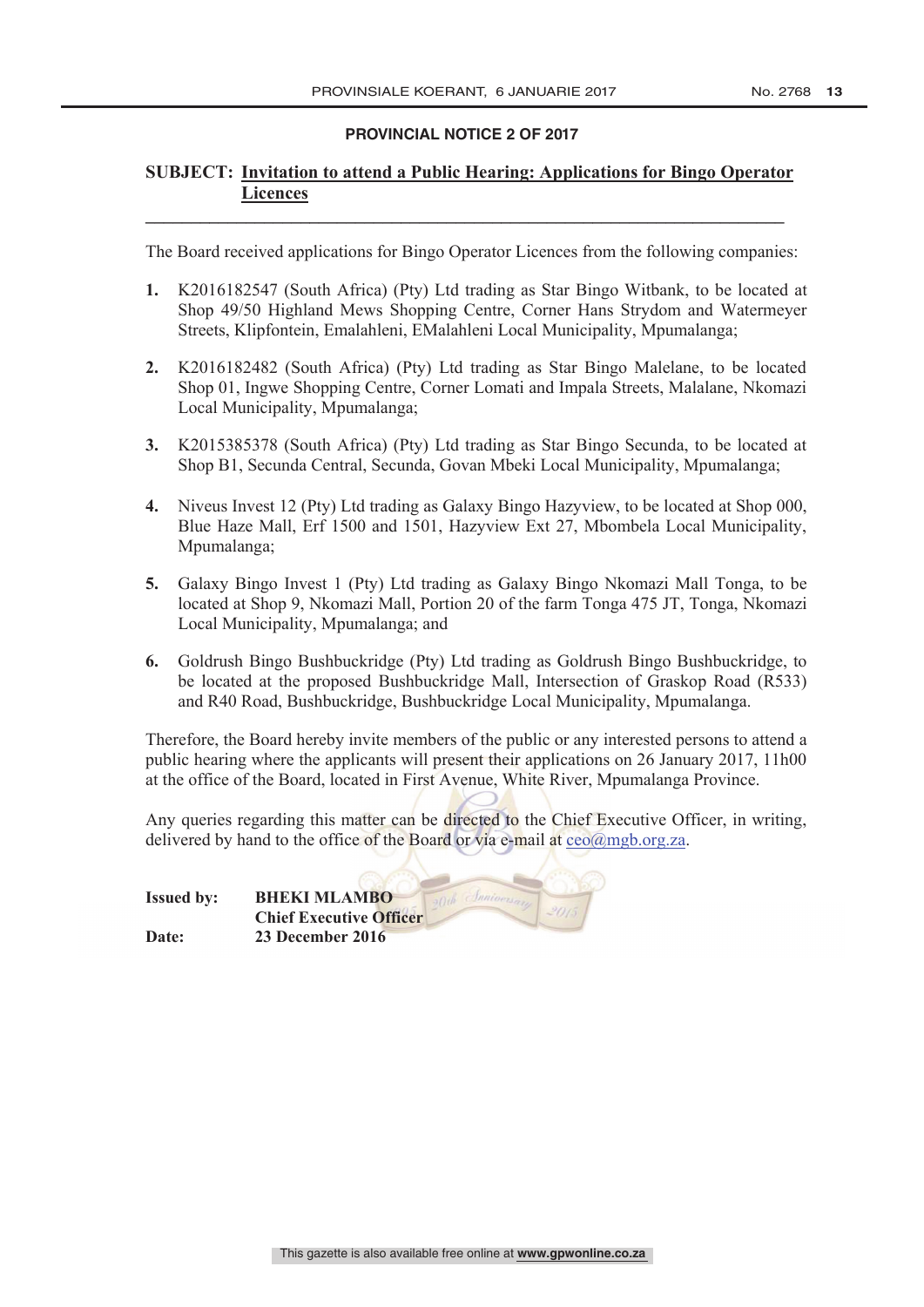### Local Authority Notices • Plaaslike Owerheids Kennisgewings

#### **LOCAL AUTHORITY NOTICE 137 OF 2016**

#### **STEVE TSHWETE LOCAL MUNICIPALITY**

## **NOTICE OF APPLICATION FOR THE ESTABLISHMENT OF TOWNSHIP/ EXTENSION OF BOUNDARIES IN TERMS OF SECTION 56(1) AND 94(1) (H) OF THE STEVE TSHWETE SPATIAL PLANNING AND LAND USE MANAGEMENT BYLAW, 2016**

I/we Matete and Associates Consultants being the authorised agent of the registered owner of Portion 26, 27 and 189 of the remaining extent of the Farm Middelburg Town and Townlands 287 JS hereby give notice in terms of Section 94(1) (h) of the Steve Tshwete Spatial Planning and Land use Management Bylaw 2016, that I/we have applied to the Steve Tshwete Local municipality for the establishment of the township/extension of boundaries. The property is situated at: Portion 26, 27 and 189 of the remaining extent of the Farm Middelburg Town and Townlands 287 JS, North of Mhluzi Township, Middelburg, Mpumalanga Province

Any objection/s or comments including the grounds for such objection/s or comments with full contact details, shall be made in writing to the Municipal Manager, PO Box 14, Middelburg 1050 within 30 days from 30 December 2016

Full particulars and plans may be inspected during normal office hours at the office of the Municipal Manager, Steve Tshwete Local Municipality, Cnr. Walter Sisulu and Wanderers Avenue, Middelburg, 1050, Tel: 013 249 7000 for a period of 30 days from 30 December 2016

Address of the Applicant : 100 Marshall Street, Office 4 Kruger Park, Polokwane, 0699

PO Box 339, Bendor Park, 0713

Telephone no: 078 581 7466

30-6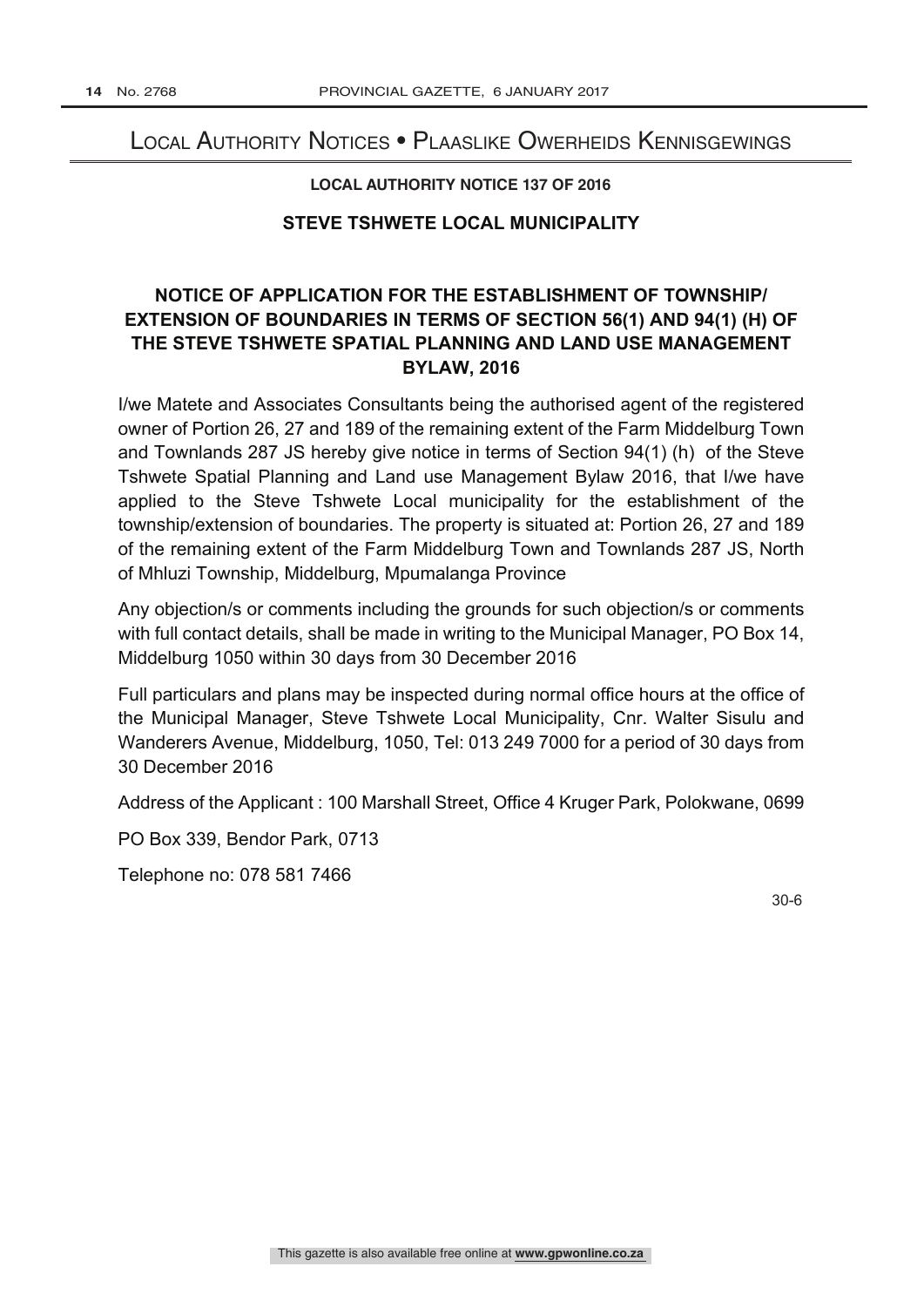#### **PLAASLIKE OWERHEID KENNISGEWING 137 VAN 2016**

#### STEVE TSHWETE PLAASLIKE MUNISIPALITEIT

KENNISGEWING VAN AANSOEK OM STIGTING VAN DORP / UITBREIDING VAN GRENSE INGEVOLGE ARTIKEL 56 (1) EN 94 (1) (h) VAN DIE STEVE TSHWETE RUIMTELIKE BEPLANNING EN GRONDGEBRUIKBESTUURSKEMA VERORDENING OP, 2016

Ek / ons Matete and Associates synde die gemagtigde agent van die geregistreerde eienaar van Gedeelte 26, 27 en 189 van die restant van die plaas Middelburg Town en Townlands 287 JS, gee hiermee ingevolge artikel 94 (1) (h) van die Steve Tshwete Ruimtelike Beplanning en Grondgebruike Bywet 2016, dat ek / ons by die Steve Tshwete Plaaslike Munisipaliteit aansoek gedoen het vir die stigting van die dorp / uitbreiding van grense. Die eiendom is geleë te: Gedeelte 26, 27 en 189 van die restant van die plaas Middelburg Town and Townlands 287 JS, Noord van Mhluzi

Township, Middelburg, Mpumalanga Provinsie

Enige beswaar / s of kommentaar insluitende die gronde vir so 'n beswaar / s of kommentaar, met die volledige kontakbesonderhede, moet skriftelik gerig word aan die Munisipale Bestuurder, Posbus 14, Middelburg 1050 binne 30 dae vanaf 30 Desember 2016

Volledige besonderhede en planne kan gedurende gewone kantoorure by die kantoor van die Munisipale Bestuurder, Steve Tshwete Plaaslike Munisipaliteit, hoek van geïnspekteer. Walter Sisulu en Wandererslaan, Middelburg, 1050, Tel: 013 249 7000 vir 'n tydperk van 30 dae vanaf 30 Desember 2016

Adres van die aansoeker: 100 Marshallstraat, Kantoor 4 Kruger Park, Polokwane, 0699

Posbus 339, Bendor Park, 0713

Telefoon no: 078 581 7466

30-6